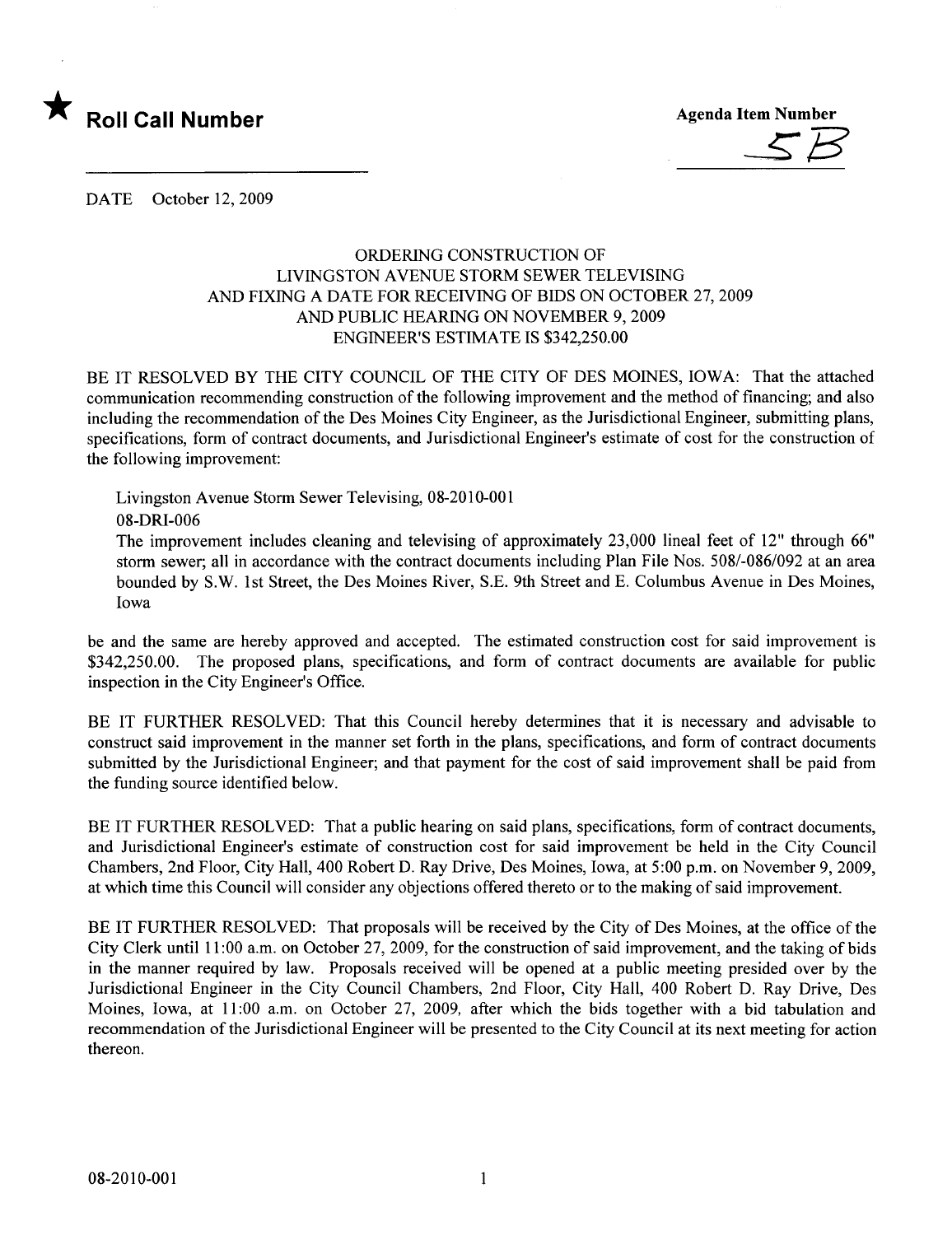

Agenda Item Number

DATE October 12,2009

BE IT FURTHER RESOLVED: That an appropriate Notice to Bidders and Notice of Public Hearing for said improvement be published in the Des Moines Register as provided and directed by Chapter 26 and/or 314, Code of Iowa.

(City Council Communication Number  $\sqrt{U' L y}$  attached.)

Moved by

 $\overline{\phantom{a}}$  to adopt.

FORM APPROVED:

Vyttén Vindyn

Kathleen Vanderpool ' Deputy City Attorney

**FUNDS AVAILABLE** 

Allen McKinley Des Moines Finance Director

Funding Source: Livingston Avenue Sewer Lining, STE085, Being:

\$342,250 in HUD Disaster funds from the Iowa Department of Economic Development for 100% of construction costs associated with the lining of the Livingston Avenue Storm Sewer System with a\$2,000,000 maximum in Federal Jumpstart Infrastructure Assistance funds

| <b>COUNCIL ACTION</b> | <b>YEAS</b> | <b>NAYS</b> | <b>PASS</b> | <b>ABSENT</b>   |
|-----------------------|-------------|-------------|-------------|-----------------|
| <b>COWNIE</b>         |             |             |             |                 |
| <b>COLEMAN</b>        |             |             |             |                 |
| <b>HENSLEY</b>        |             |             |             |                 |
| <b>KIERNAN</b>        |             |             |             |                 |
| <b>MAHAFFEY</b>       |             |             |             |                 |
| <b>MEYER</b>          |             |             |             |                 |
| <b>VLASSIS</b>        |             |             |             |                 |
| <b>TOTAL</b>          |             |             |             |                 |
| <b>MOTION CARRIED</b> |             |             |             | <b>APPROVED</b> |
|                       |             |             |             |                 |
|                       |             |             |             |                 |

I, Diane Rauh, City Clerk of said City Council, hereby certify that at a meeting of the City Council, held on the above date, among other proceedings the above was adopted.

IN WITNESS WHEREOF, I have hereunto set my hand and affixed my seal the day and year first above written.

Mayor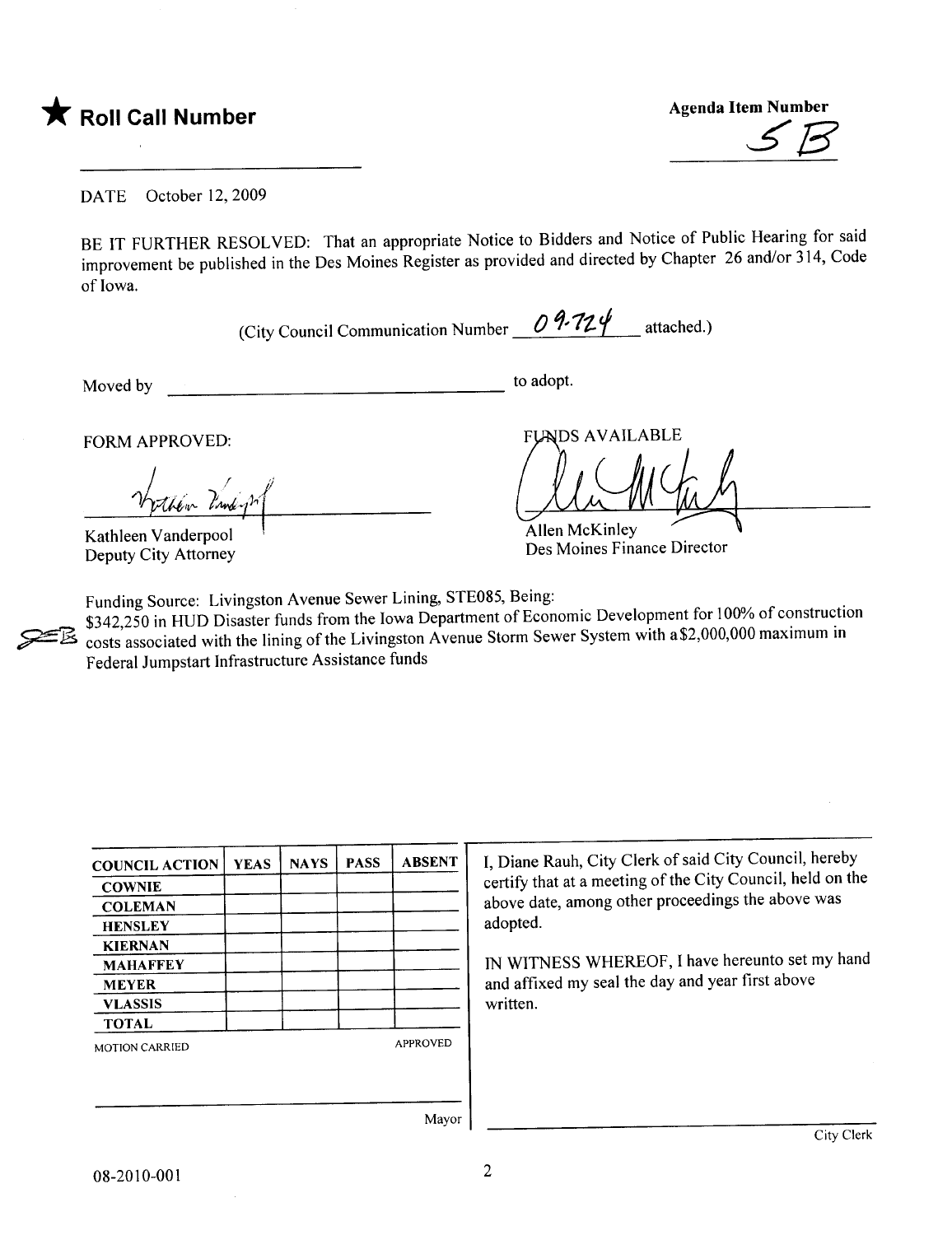